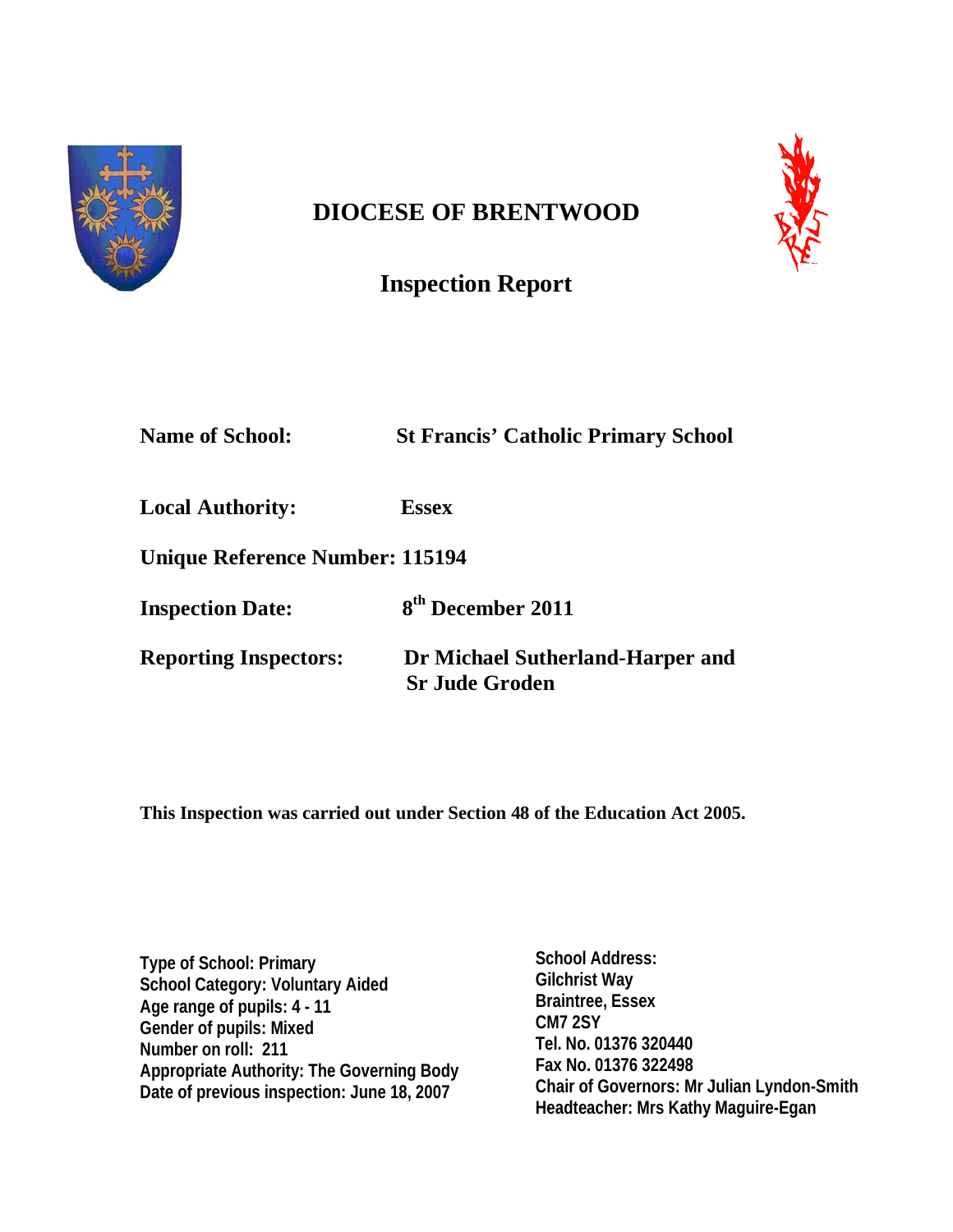## **Introduction:**

The Inspection was carried out under Section 48 of the Education (Schools) Act 2005 by two inspectors appointed by the Diocesan Bishop at the request of the Governing Body of the School.

The Inspectors acknowledge and are appreciative of the full support, co-operation and courtesy they enjoyed from the Governors, Headteacher, Staff and Pupils of the School both before and during the Inspection. The Inspectors wish to express their gratitude to all concerned.

#### **The focus of the Section 48 Inspection was:**

- Classroom Religious Education
- The Catholic nature of the School through;
	- 1. Worship
	- 2. Links with the Catholic and wider community
- Spiritual, Moral, Social and Cultural development

#### **The Section 48 Report**

**St Francis' Catholic Primary School Gilchrist Way Braintree Essex CM7 2SY**

**Head Teacher: Mrs Kathy Maguire-Evan** Date of Inspection: 8<sup>th</sup> December 2011

#### **Description of the School:**

St Francis' Catholic Primary School is a voluntary aided Catholic school situated a short distance from Braintree town centre in the county of Essex and in the diocese of Brentwood. The school is a slightly smaller than average-sized one form entry school. The school serves the Catholic parish of Our Lady Queen of Peace.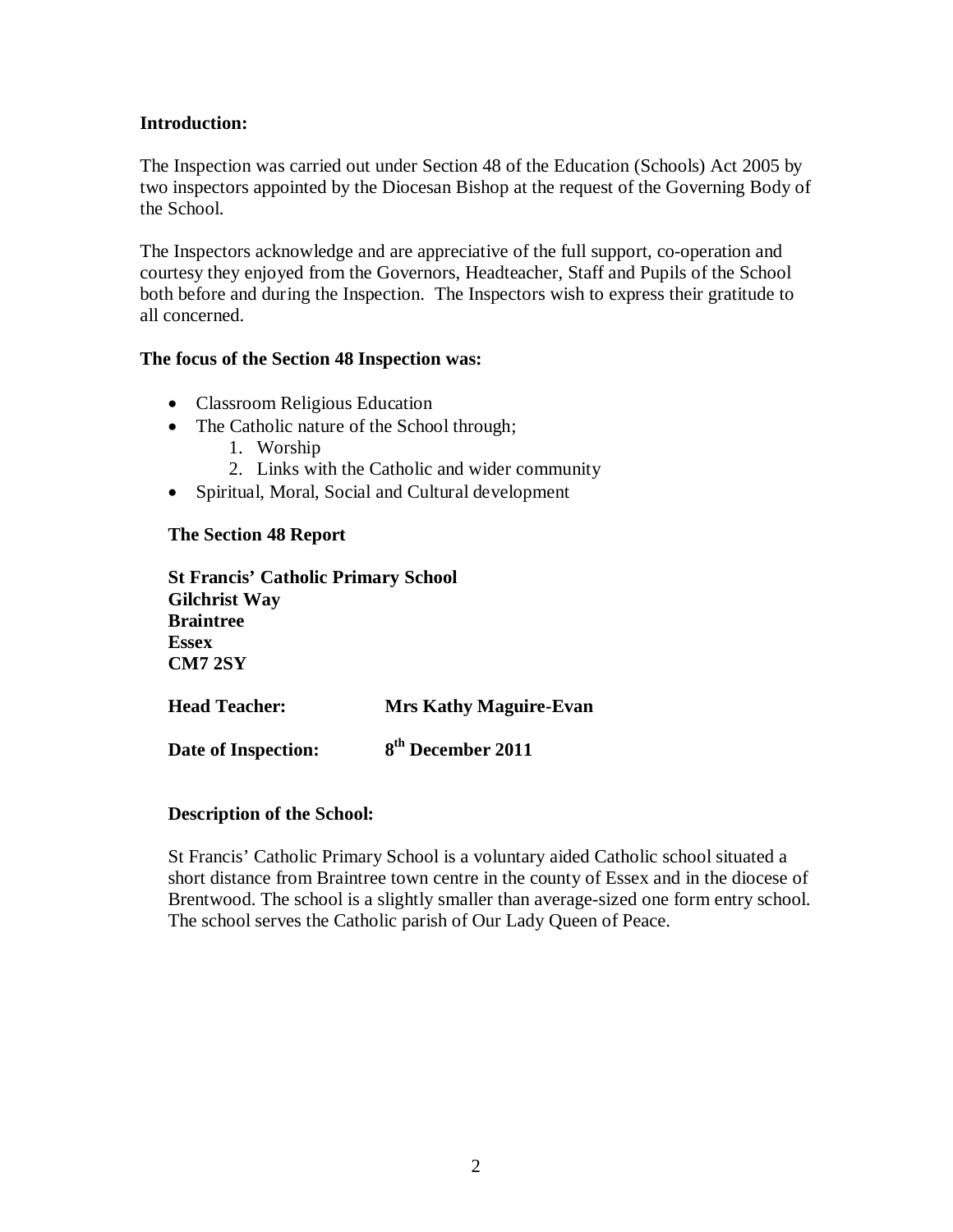## **Record of Evidence Base:**

Two Diocesan Inspectors were in the school for the equivalent of two inspection days.

- The study of pre-inspection documentation including the Self-Evaluation Form/ Denominational Provision (SEF/DP).
- The observation of seven lessons.
- Participation in an assembly.
- Scrutiny of pupils' written work.
- Meetings with the Headteacher, Head of Religious Education (R.E.), Governor responsible for R.E., Parish Priest, staff and the pupils.
- Observations of R.E. displays in the classrooms and around the school.

#### **What the School does well:**

St Francis' Catholic Primary School is a good Catholic school with outstanding features. The school places great emphasis on the importance of the individual in an inclusive community: 'Each and every one of us is unique and an expression of the love of God.' The school has plans to revisit its mission statement to make it even more child-friendly. The sense of individual value was reinforced by discussion with parents and carers at the start of the school day. They felt that the ethos of the school is what makes it different from other schools and report that their children are happy and settled in a school with waiting lists for each cohort. Community cohesion is a strength because the school has a well informed understanding of the community it serves. Meaningful and vibrant display from the moment visitors enter the front door of the school underlines the importance of the outstanding spiritual, moral, social and cultural development offered by the school. Pupils are very caring of each other and enjoy good relationships with their teachers and other adults who work with them. As a result of these relationships, teaching and learning are good. The headteacher works tirelessly to promote the Catholic life of the school and is well supported in this work by governors and the highly-respected parish priest.

Religious Education (R.E.) is a key element of the school's work. The R.E. curriculum is based on the 'Here I Am' Religious Education programme of study, recommended by the Bishop of the Diocese; the programme is well implemented and regularly reviewed so that a range of effective resources and approaches, such as a pupil pretending to be one of the shepherds at Bethlehem, engage pupils with learning. Careful planning and good monitoring of progress ensure effective coverage of the R.E. curriculum and go hand in hand with a whole school focus on the importance of personal prayer and the liturgy, although the focus on St. Francis as the school's patron saint and on the Virgin Mary on one of her feast days could be extended. Teachers make good use of Information Communication Technology (ICT) to enhance delivery of the R.E. curriculum.

Overall, the quality of teaching and learning is good. Good lessons, with outstanding use of pupil voice and skilled questioning in the best classes, engage pupils and ensure steady progress. Lessons are delivered at an appropriate level and take account of pupils'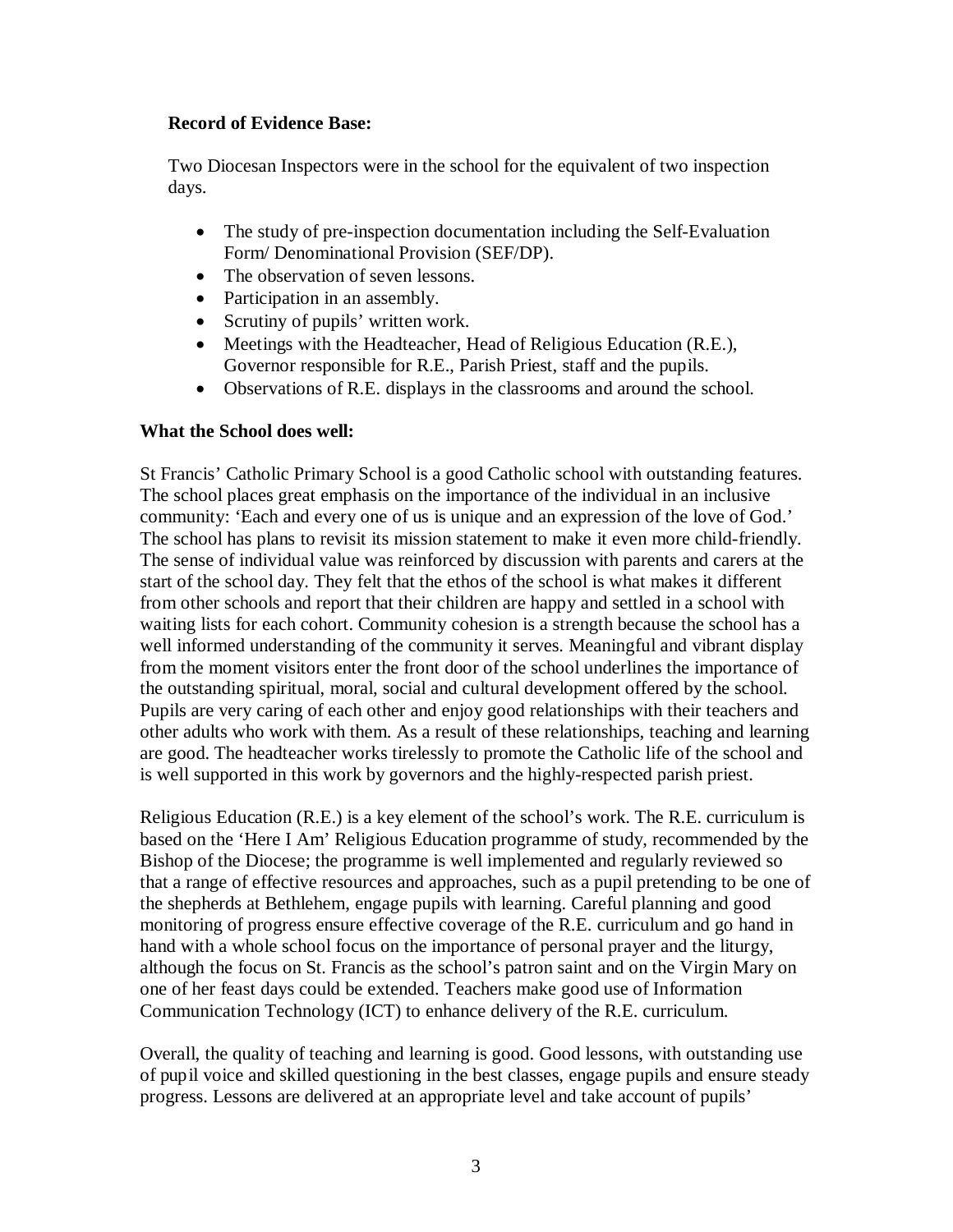previous understanding. Pupils are ably supported by good and focused support staff. Pupils also support each other in lessons, listen respectfully when someone else is speaking and are reverent in their moments of prayer and reflection. Regular and thorough assessment procedures are in evidence across the school. Books are thoroughly marked but do not always indicate areas for further development of skills when work is consistently good so that it can reach the highest levels. Good use of praise encourages further efforts. Behaviour in classes and throughout the school is good. The R.E. Coordinator's thoughtful approach to the development of her subject and of fellow staff has reinforced the role of religious education at the heart of the school. The displays and resources in the classrooms are of a good quality and support pupils' learning as well as their spiritual, moral, social and cultural development. Each class has an R.E. display board, usually linked to the current R.E. topic and featuring children's work. There is an intentions board for all to use in the hall as well as a family prayer board and a focus point, some very well developed, in each classroom. Prayer is central to the life of the school. Prayers are offered regularly during the day, including during the lunchtime 3 Rs sessions on respect, reflection and the rosary, which are helping to develop pupil voice. R.E. lessons include time for reflection and calm as the candle is lit. Corridor displays highlight celebrations and school events, helping to reinforce the sense of community.

The school meets both the national and diocesan requirements for the allocation of curriculum time for taught R.E.

Leadership and management are good with strong support from governors and the parish priest. The capable headteacher has a well thought out vision of where she wants to take her school and is working closely with the Head of R.E. to implement a clear structure for whole school improvement. This close collaboration means that the school has very good capacity for further improvement. Children also have good opportunities to lead, for example, as playground buddies and in a very articulate school council. The school enjoys good relationships with its surrounding community and works hard to raise funds for charity and a linked church mission in Uganda.

#### **What needs to be improved?**

- **Continue work with staff and pupils to embed structured assessment procedures which enable everyone to make outstanding progress.**
- **Increase opportunities for pupil voice in lessons and share the outstanding practice found in the best lessons.**
- **Continue to develop the liturgical life of the school and finalise the review of the mission statement.**

The Inspectors endorse the areas identified by the school for improvement in the Section 48 Self-Evaluation Form.

St Francis' Catholic Primary School is a good and improving Catholic school with outstanding features. Its Catholic ethos is readily apparent. The school prepares its pupils well so that they make a seamless transition into the school, even when arriving other